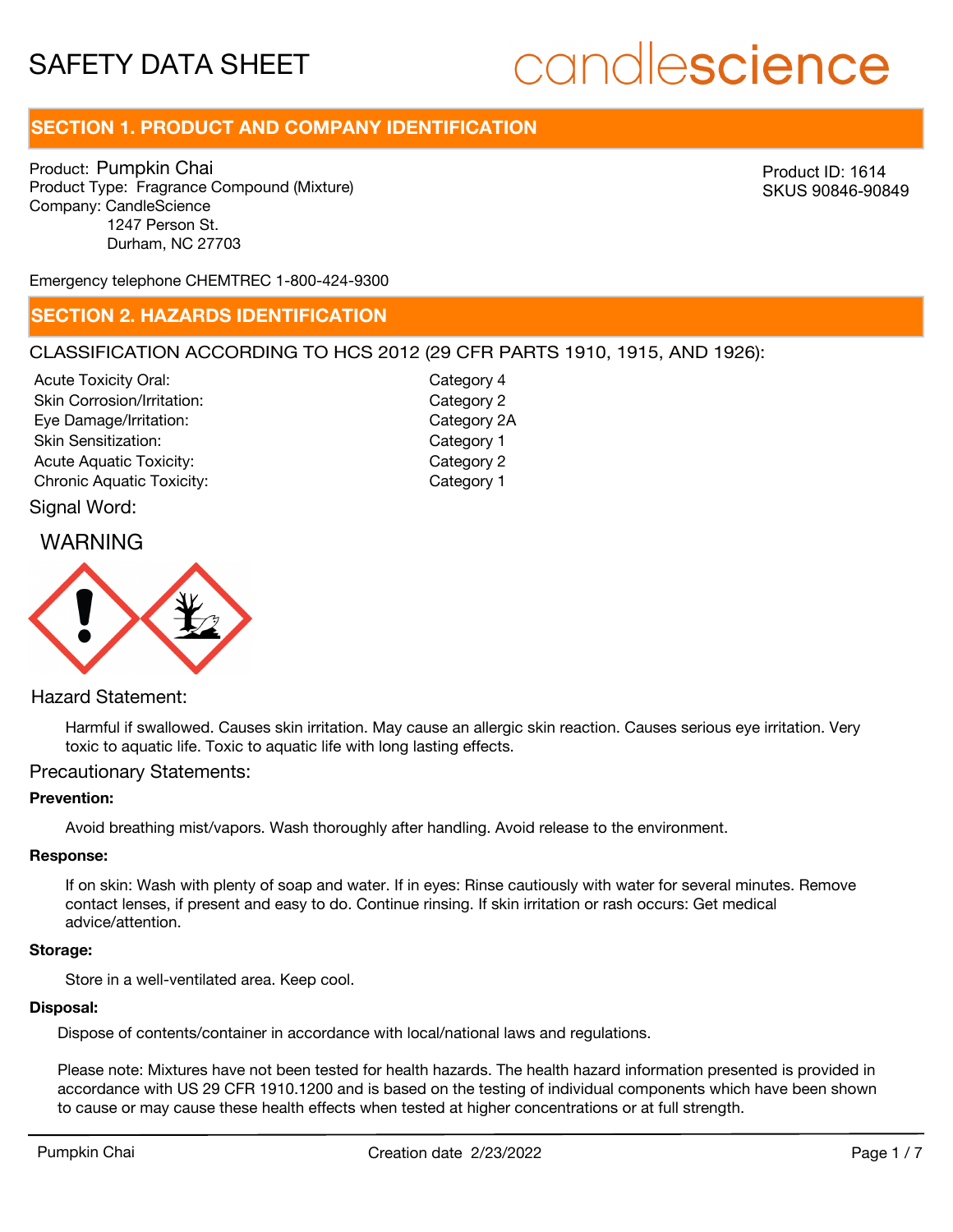# candlescience

# **SECTION 3. COMPOSITION/INFORMATION ON INGREDIENT**

| Hazardous components                                                | CAS No.        | Weight %   |
|---------------------------------------------------------------------|----------------|------------|
| Benzyl benzoate                                                     | $120 - 51 - 4$ | $20 - 30$  |
| Eugenol                                                             | $97 - 53 - 0$  | $15 - 20$  |
| alpha-Methylcinnamaldehyde                                          | 101-39-3       | $10 - 15$  |
| Coumarin                                                            | $91 - 64 - 5$  | $8 - 10$   |
| Ethyl maltol                                                        | 4940-11-8      | $3 - 5$    |
| Anisic aldehyde                                                     | $123 - 11 - 5$ | $3 - 5$    |
| 3-Phenyl-1-propanol                                                 | 122-97-4       | $3 - 5$    |
| Vanillin                                                            | 121-33-5       | $1 - 3$    |
| Cinnamaldehyde                                                      | 104-55-2       | $1 - 3$    |
| Ethyl vanillin                                                      | $121 - 32 - 4$ | $1 - 3$    |
| dl-Limonene                                                         | 138-86-3       | $1 - 3$    |
| Piperonal                                                           | 120-57-0       | $\le$ <1   |
| Benzenemethanol, 4-Methoxy-, Acetate                                | $104 - 21 - 2$ | $\leq 0.5$ |
| Hydroxycitronellal                                                  | 107-75-5       | $\leq 0.5$ |
| $(-)$ -a-Cedrene                                                    | 469-61-4       | $\leq 0.1$ |
| [3R-(3a,3ab,7b,8aa)]-octahydro-3,8,8-trimethyl-6-methylene-1H-3a,7- | 546-28-1       | $\leq 0.1$ |

# **SECTION 4. FIRST AID MEASURES**

#### Inhalation:

In the event of exposure to vapors, immediately remove from the area to a fresh air environment. Individuals showing evidence of inhalation exposure should be taken to an uncontaminated area. Obtain medical advice immediately.

#### Skin contact:

Remove contaminated clothes. Wash skin with large volumes of water. If irritation persists, or any sign of tissue damage is apparent, obtain medical advice immediately.

#### Eye contact:

In the event of contact with the eyes, irrigate with water for at least 15 minutes; obtain medical advice if irritation persists.

#### Ingestion:

In the event of accidental ingestion, rinse mouth with water. Give up to one tumbler (half pint) of milk or water. Obtain medical advise immediately. Do not induce vomiting.

#### Most important symptoms: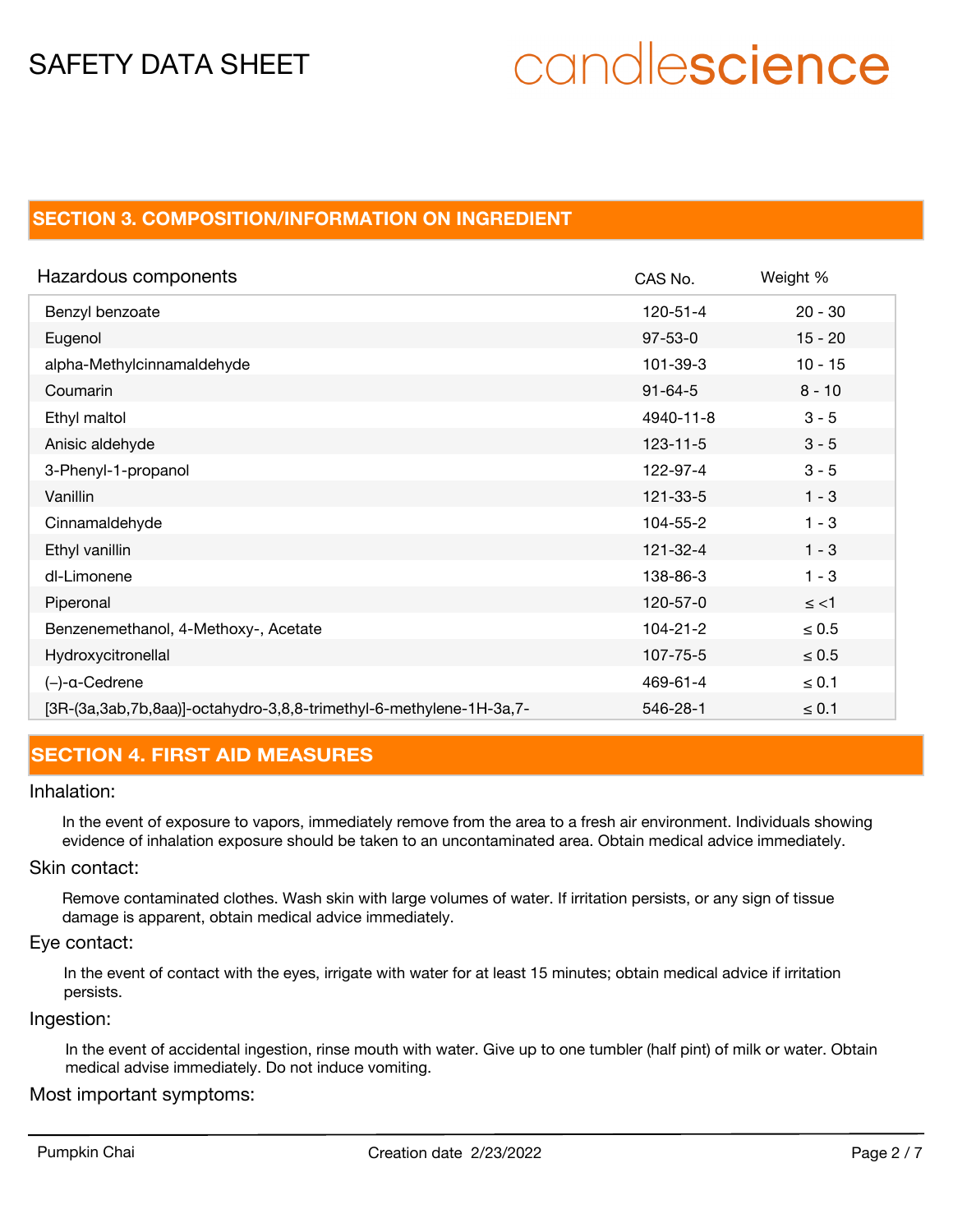# candlescience

N/A

## Indication of immediate medical attention:

Treat symptomatically.

#### General information:

As in all cases of potential poisoning, obtain medical advice immediately.

# **SECTION 5. FIREFIGHTING MEASURES**

Suitable extinguishing media:

Foam, carbon dioxide, or dry chemical.

#### Unsuitable extinguishing media:

Avoid use of water in extinguishing fires.

#### Specific hazards:

During fire, gases hazardous to health may be formed. Do not allow run-off from fire fighting to enter drains or water courses.

#### Special fire fighting procedures:

Wear self-contained breathing apparatus for firefighting. Move containers from fire area if it can be done safely. Use water spray jet to protect personnel and to cool endangered containers.

# **SECTION 6. ACCIDENTAL RELEASE MEASURES**

#### Personal precautions, protective equipment and emergency procedures:

Evacuate personnel to safe areas. Remove all sources of ignition. Ensure adequate ventilation. Keep people away from and upwind of spill/leak. Wear appropriate protective equipment and clothing during clean-up.

#### Environmental precautions:

Do not allow to enter into soil/subsoil. Do not allow to enter into surface water or drains. Dispose of in accordance with local regulations. Local authorities should be advised if significant spillage cannot be contained.

#### Methods and materials for containment and cleaning up:

Soak up with inert absorbent material (e.g. sand, silica gel, vermiculite). Keep in suitable and closed containers for disposal. Clean contaminated floors and objects thoroughly while observing environmental regulations.

### **SECTION 7. HANDLING AND STORAGE**

#### Precautions for safe handling:

Avoid contact with skin and eyes. Avoid prolonged inhalation of vapors. Wash hands and other exposed areas with mild soap and water before eating, drinking or smoking and when leaving work. Handle in accordance with good industrial hygiene and safety practices.

Conditions for safe storage, including any incompatibilities:

Store in tightly closed and upright container in a cool, dry, ventilated area. Store away from light, heat, and sources of ignition.

# **SECTION 8. EXPOSURE CONTROLS/PERSONAL PROTECTION**

#### Exposure Guidelines: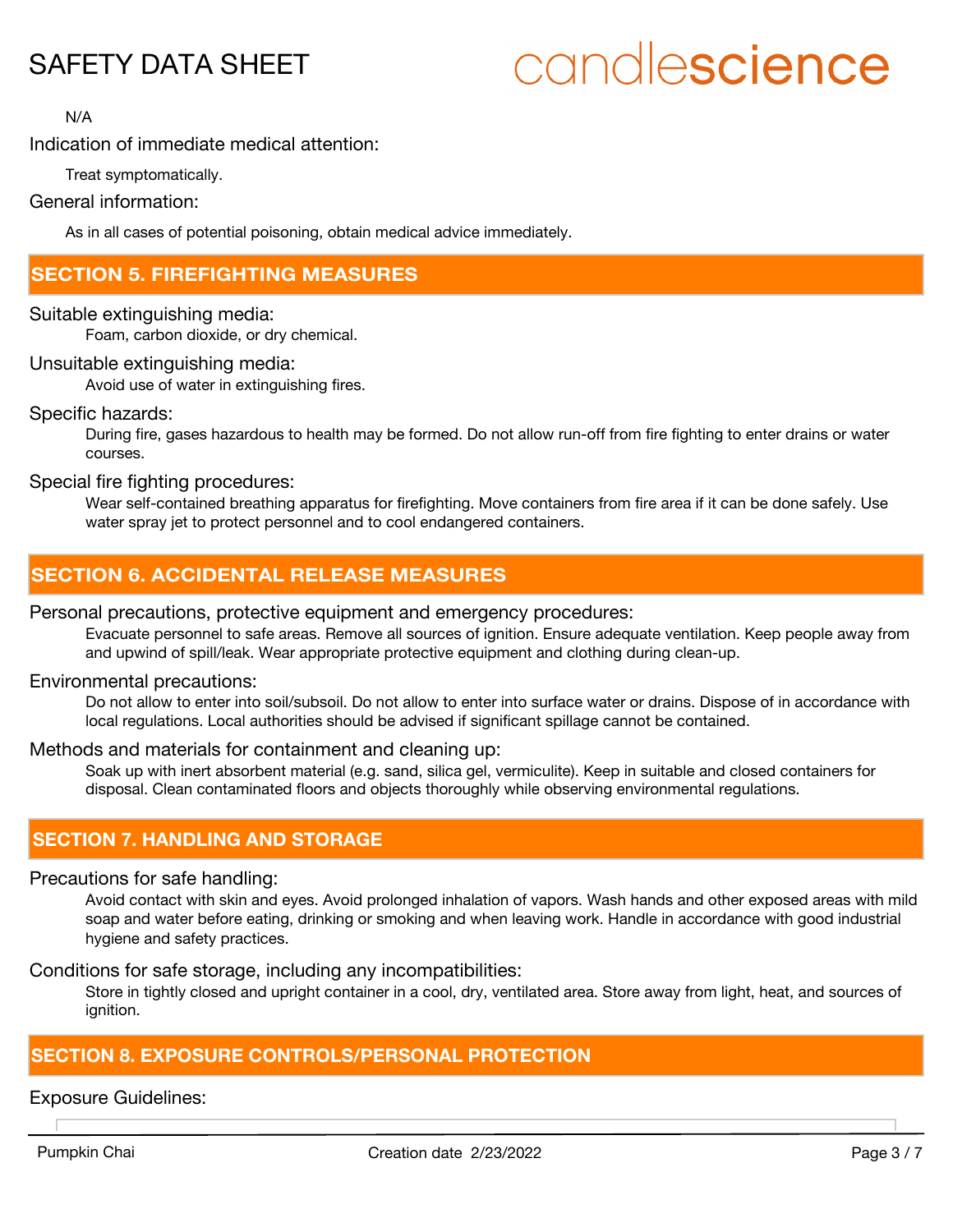# candlescience

US WEEL: Vanillin (CAS 121-33-5) TWA 10 mg/m<sup>3</sup>

#### Appropriate Engineering Controls:

#### **Ventilation:**

Use engineering controls to maintain airborne levels below exposure limit requirements or guidelines. If there are no applicable exposure limit requirements or guidelines, use only with adequate ventilation. Local exhaust ventilation may be necessary for some operations.

#### Personal Protective Equipment:

#### **Eye protection:**

Ensure that eyewash stations and safety showers are close to the workstation location. Chemical resistant goggles must be worn.

#### **Hand protection:**

Wear chemical resistant gloves suitable for this material as determined by a hazard assessment. Gloves should be discarded and replaced if there is any indication of degradation or chemical breakthrough.

#### **Skin and body protection:**

Wear protective clothing suitable for this material as determined by a hazard assessment.

#### **Respiratory protection:**

Respiratory protection should be worn when workplace exposures exceed exposure limit requirements or guidelines. If there are no applicable exposure limits or guidelines, use an approved respirator where there is a potential for adverse effects, including but not limited to respiratory irritation or odor, where indicated or required by the exposure assessment. Selection of air-purifying or positive-pressure supplied air will depend on the results of the exposure assessment which includes an evaluation of the specific operations and the actual or potential airborne concentrations. The type of cartridge or filter to be used must be selected and approved for the chemical, class, or classes of chemicals likely to be encountered in the workplace. For emergency conditions, use an approved positive-pressure self-contained breathing apparatus.

#### **General hygiene considerations:**

Handle in accordance with good industrial hygiene and safety practice. Remove contaminated clothing and protective equipment before entering eating areas. Wash hands before breaks and immediately after handling the product.

# **SECTION 9. PHYSICAL AND CHEMICAL PROPERTIES**

| Appearance:                                          | Liquid                   |  |  |
|------------------------------------------------------|--------------------------|--|--|
| Color:                                               | Pale yellow to yellow    |  |  |
| Odor:                                                | Characteristic           |  |  |
| Odor threshold:                                      | N/A                      |  |  |
| pH:                                                  | N/A                      |  |  |
| Melting point:                                       | N/A                      |  |  |
| Boiling point:                                       | $>40^{\circ}$ C          |  |  |
| Flashpoint:                                          | 97 $\degree$ C<br>207 °F |  |  |
| N/A<br>Evaporation Rate (Butyl Acetate $= 1$ ):      |                          |  |  |
| Flammability (solid, gas):                           | N/A                      |  |  |
| Upper lower flammability or explosive limits:<br>N/A |                          |  |  |
| Vapor density (Air=1):                               | N/A                      |  |  |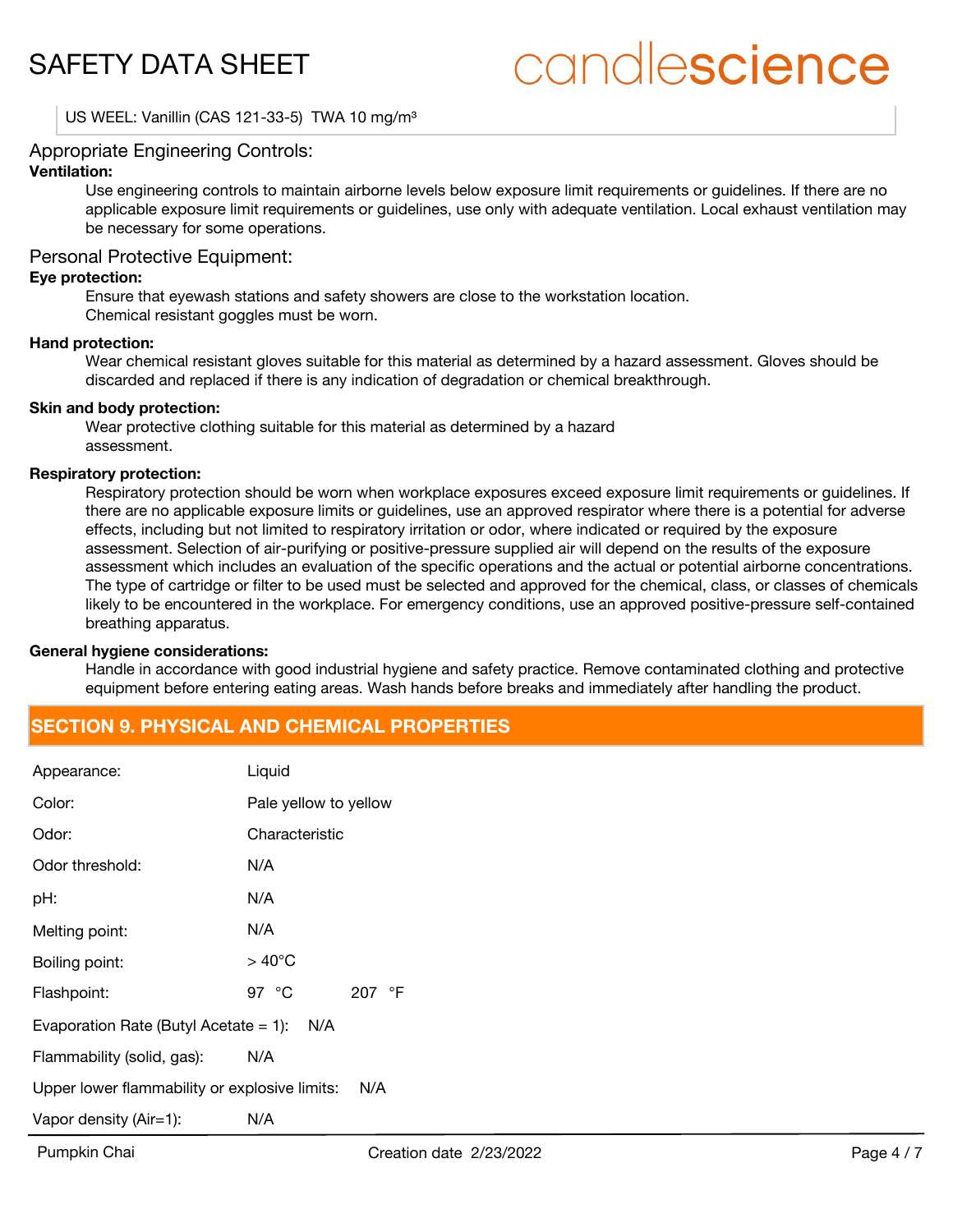# candlescience

| Vapor pressure:                         | $<$ 0.1 mm |
|-----------------------------------------|------------|
| Specific gravity (H2O=1):               | 1.077      |
| Solubility in water:                    | N/A        |
| Solubility in other solvents:           | N/A        |
| Partition coefficient: n-octanol/water: | N/A        |
| Auto-ignition temperature:              | N/A        |
| Decomposition temperature:              | N/A        |
| Kinematic viscosity:                    | N/A        |
| Dynamic viscosity:                      | N/A        |
| Explosive properties:                   | N/A        |
| Oxidizing properties:                   | N/A        |
| Refractive index:                       | N/A        |

# **SECTION 10. STABILITY AND REACTIVITY**

#### **Chemical stability:**

The product is stable and non-reactive under normal conditions of use, storage and transport.

## **Possibility of hazardous reactions:**

Material is stable under normal conditions.

#### **Conditions to avoid:**

Heat, flames and sparks. Temperature extremes and direct sunlight.

#### **Incompatible materials:**

Strong oxidizing agents. Strong acids. Strong Bases.

#### **Hazardous decomposition products:**

No hazardous decomposition products are known.

# **SECTION 11. TOXICOLOGICAL INFORMATION**

## **Acute oral toxicity:**

<2000 mg/kg

#### **Acute dermal toxicity:**

N/A

### **Acute inhalation toxicity:**

N/A

### **Skin corrosion/irritation:**

Causes skin irritation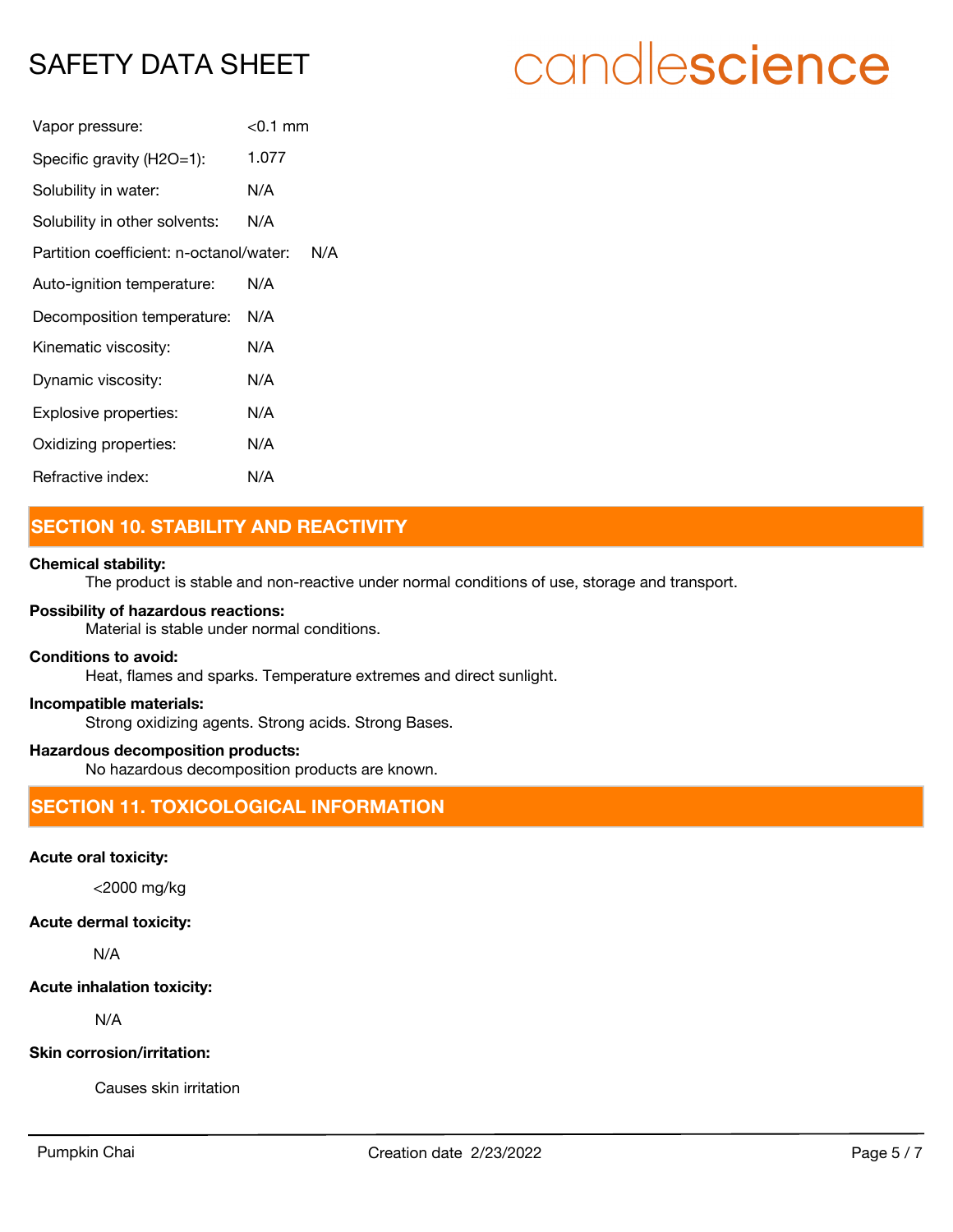# candlescience

#### **Serious eye damage/eye irritation:**

Causes serious eye irritation

#### **Respiratory or skin sensitization:**

May cause an allergic skin reaction

#### **Mutagenicity:**

N/A

#### **Reproductive toxicity:**

N/A

#### **Carcinogenicity:**

N/A

Please note: Mixtures have not been tested for health hazards. The health hazard information presented is provided in accordance with US 29 CFR 1910.1200 and is based on the testing of individual components which have been shown to cause or may cause these health effects when tested at higher concentrations or at full strength.

# **SECTION 12. ECOLOGICAL INFORMATION**

#### **Ecotoxicity:**

Toxic to aquatic life with long lasting effects

#### **Persistence and Degradability:**

N/A

### **Bioaccumulation:**

N/A

#### **Other Adverse Effects:**

N/A

# **SECTION 13. DISPOSAL CONSIDERATIONS**

#### **Disposal instructions:**

Collect and reclaim or dispose in sealed containers at licensed waste disposal site. Do not allow this material to drain into sewers/water supplies. Do not contaminate ponds, waterways or ditches with chemical or used container. Dispose of contents/container in accordance with local/regional/national/international regulations.

#### **Local disposal regulations:**

Dispose in accordance with all applicable regulations.

#### **Hazardous waste code:**

The waste code should be assigned in discussion between the user, the producer and the waste disposal company.

#### **Waste from residues/unused products:**

Dispose of in accordance with local regulations. Empty containers or liners may retain some product residues. This material and its container must be disposed of in a safe manner.

#### **Contaminated packaging:**

Since emptied containers may retain product residue, follow label warnings even after container is emptied. Empty containers should be taken to an approved waste handling site for recycling or disposal.